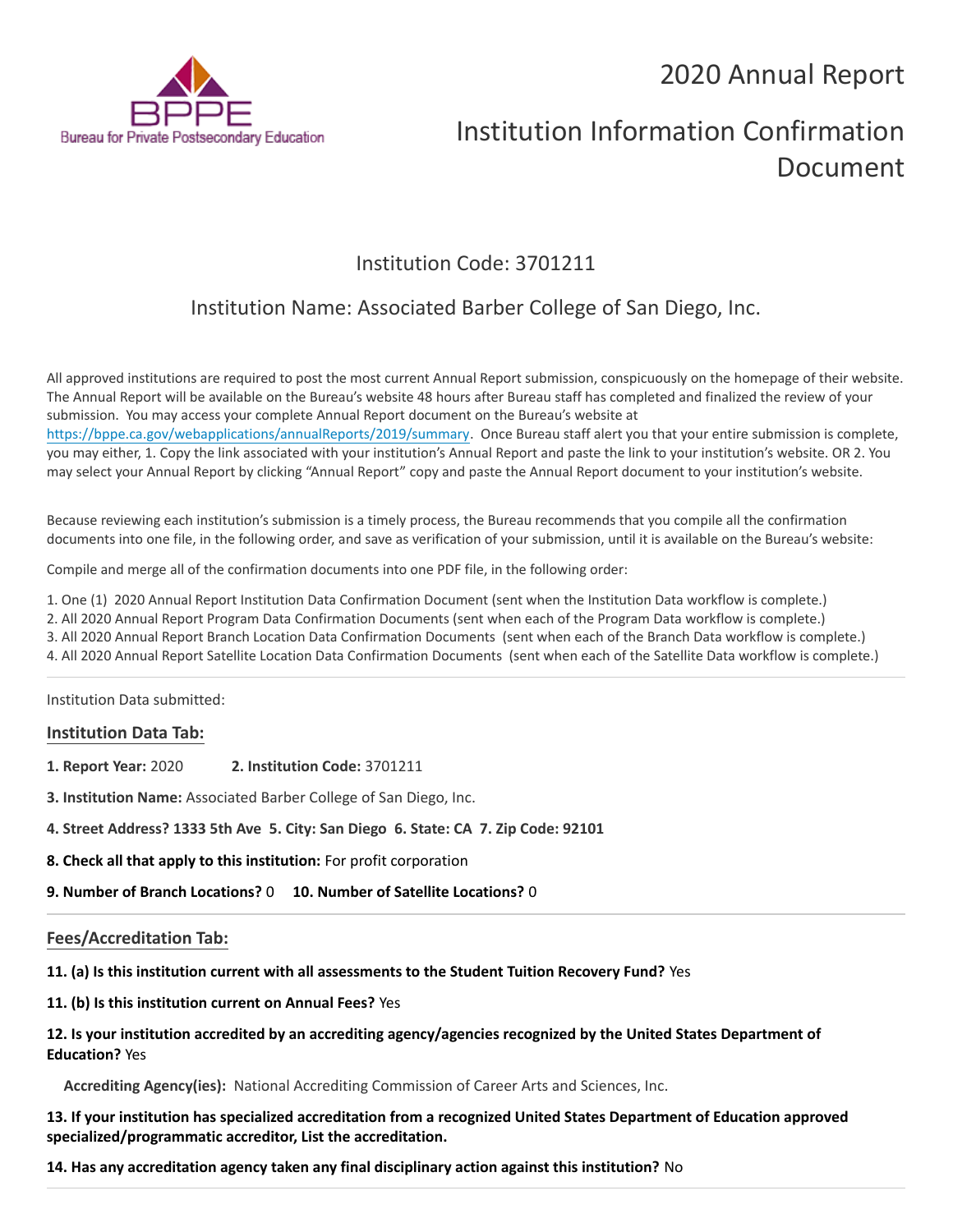#### **Financial Tab:**

#### **15. Does your institution participate in federal financial aid programs under Title IV of the Federal Higher Education Act? Yes**

What is the total amount of Title IV funds received by your institution in this Reporting Year? \$873,283.00

#### **16. Does your institution participate in veterans' financial aid education programs?** Yes

What is the total amount of veterans' financial aid funds received by your institution in this Reporting Year? \$216,362.00

#### **17. Does your institution participate in the Cal Grant program?** Yes

What is the total amount of Cal Grant funds received by your institution in this Reporting Year? \$182.00

#### **18. Is your institution on the California's Eligible Training Provider List (ETPL)?** Yes

#### **19. Is your institution receiving funds from the Workforce Innovation and Opportunity Act (WIOA) Program?** No

**20. Does your Institution participate in, or offer, any other state or federal government financial aid programs? (i.e., vocational rehab…)** : Yes

If yes, please provide the name of the financial aid program. Department of Rehabilitation

What is the total amount of any other state of federal funds received by your institution in the reporting year? \$0.00

#### **21. The percentage of institutional income that was derived from public funding.** 93

**22. Does your Institution participate in, or offer any non-government financial aid programs? (i.e., private grants/loans, institutional grants/loans) : No**

**22a. You indicated "Yes" for #22, please provide the name of the financial aid programs below.**: N/A

**23. The percentage of institutional income in the reporting year derived from any non-government financial aid. : 0**

**24. Enter the most recent three-year cohort default rate reported by the U.S. Department of Education for this institution, if applicable.: 0**

**25. Provide the percentage of the students who attended this institution during this Reporting Year who received federal student loans to help pay their cost of education at the school.: 71**

**26. Provide the average amount of federal student loan debt of graduates who took out federal student loans at this institution. : \$5,781.60**

### **Offerings Tab:**

- **27. Total number of students enrolled at this institution?** 48
- **28. Number of Doctorate Degree Programs Offered?** 0
- **29. Number of Students enrolled in Doctorate programs at this institution?** 0
- **30. Number of Master Degree Programs Offered?** 0
- **31. Number of Students enrolled in Master programs at this institution?** 0
- **32. Number of Bachelor Degree Programs Offered?** 0
- **33. Number of Students enrolled in Bachelor programs at this institution?** 0
- **34. Number of Associate Degree Programs Offered?** 0
- **35. Number of Students enrolled in associate programs at this institution?** 0
- **36. Number of Diploma or Certificate Programs Offered?** 2
- **37. Number of Students enrolled in diploma or certificate programs at this institution? 48**